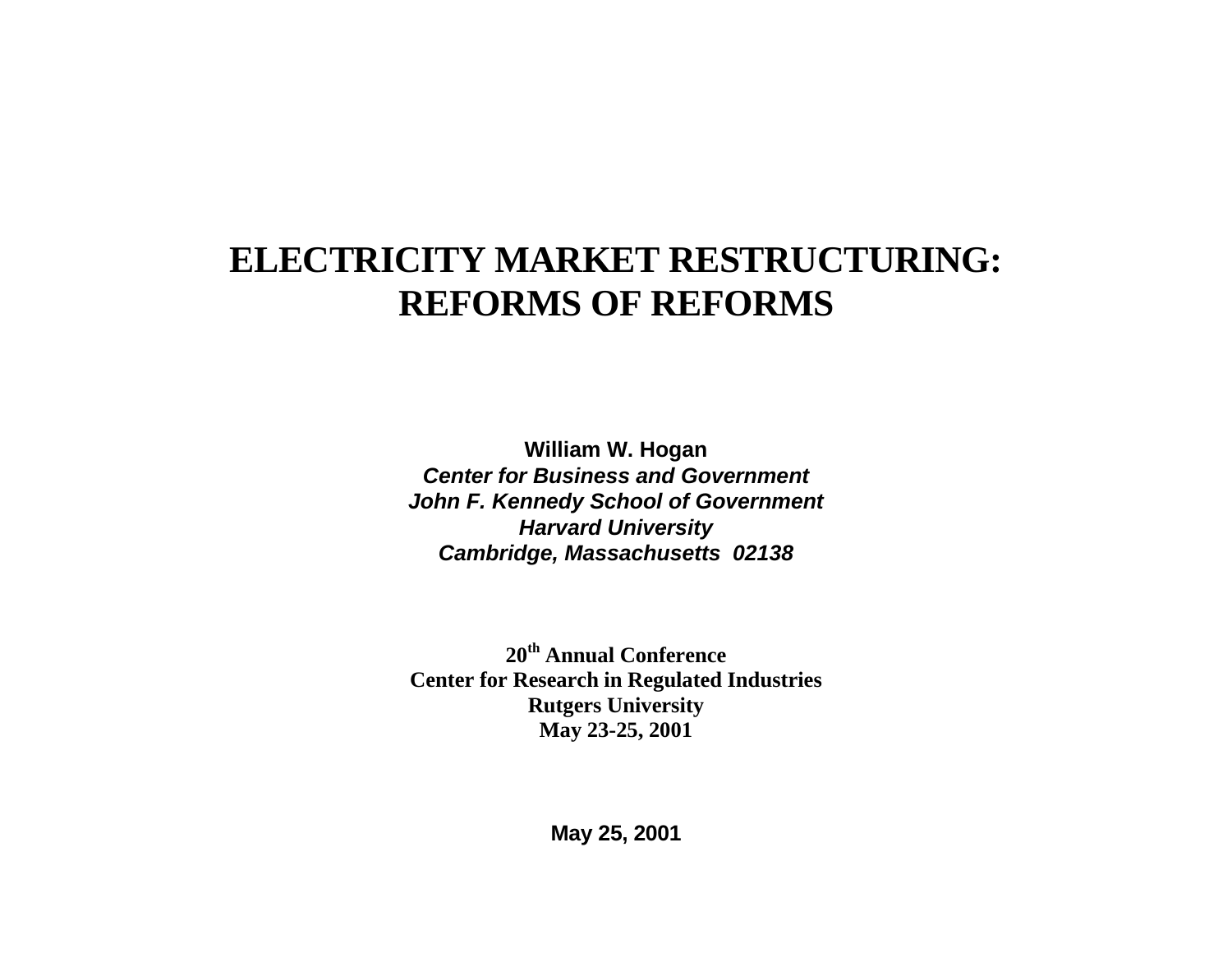**The evolution of electricity restructuring contains a thread of issues related to counterintuitive market design requirements.**

- • **PURPA, 1978.** The rise of the new generators.
- • **Markets for Power, 1983.** Joskow and Schmalensee.

"The practice of ignoring the critical functions played by the transmission system in many discussions of deregulation almost certainly leads to incorrect conclusions about the optimal structure of an electric power system."<sup>1</sup>

- • **EPAct, 1992.** The 'camel's nose' of wholesale competition.
- • **Order 888, 1996.** Open Access to Transmission.
- • **Capacity Reservation Tariff (CRT), 1996.** A new model.

"The proposed capacity reservation open access transmission tariff, if adopted, would replace the open access transmission tariff required by the Commission ..."<sup>2</sup>

• **Order 2000, 1999.** Regional Transmission Organizations, the 'Millennium Order.'

<sup>1</sup> Paul L. Joskow and Richard Schmalensee, Markets for Power: An Analysis of Electric Utility Deregulation, MIT Press, 1983, p. 63.

<sup>2</sup> Federal Energy Regulatory Commission, "Capacity Reservation Open Access Transmission Tariffs," Notice of Proposed Rulemaking, RM96-11-000, Washington DC, April 24, 1996, p. 1.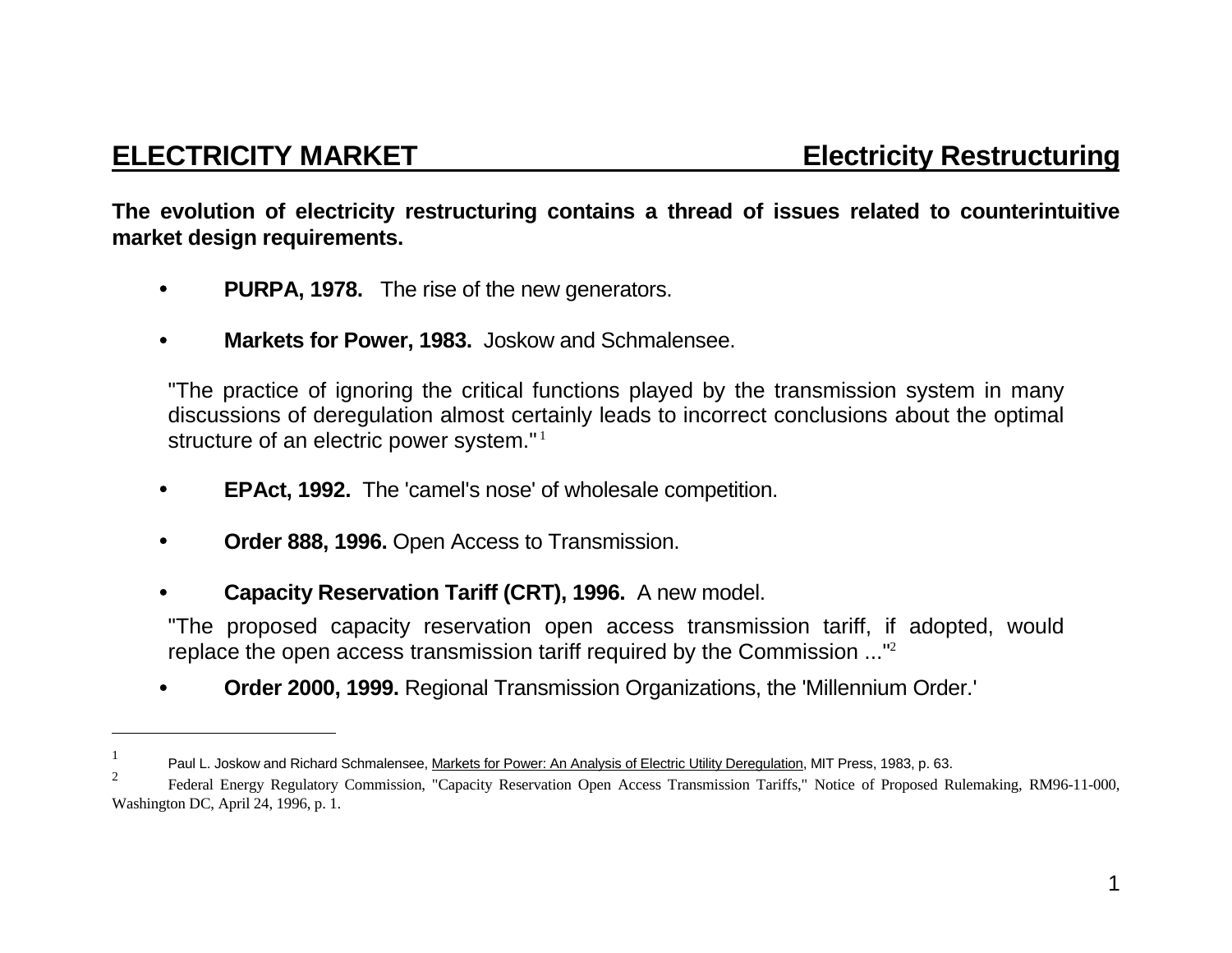**The usual separation into generation, transmission, and distribution is insufficient. In an electricity market, the transmission wires and the pool dispatch are distinct essential facilities.**



**The special conditions in the electricity system stand as barriers to an efficient, large-scale bilateral market in electricity. A pool-based market model for regional coordination helps overcome these barriers.**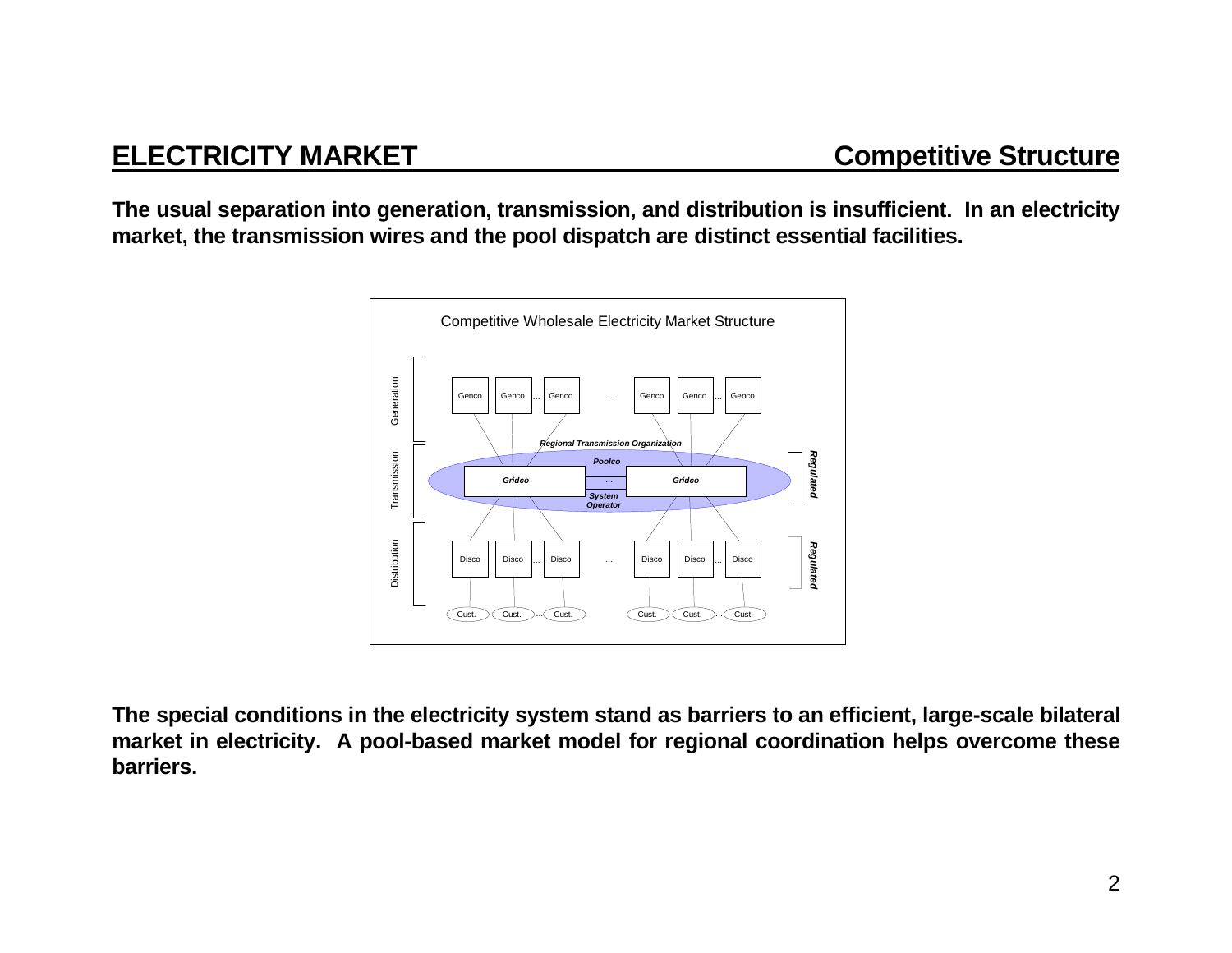**The Regional Transmission Organization (RTO) Millennium Order (Order 2000) contains a workable market framework that is working in places like the Pennsylvania-New Jersey-Maryland Interconnection (PJM).**



**Poolco…ISO…IMO…GO/SO…Transco…RTO…: "A rose by any other name …"**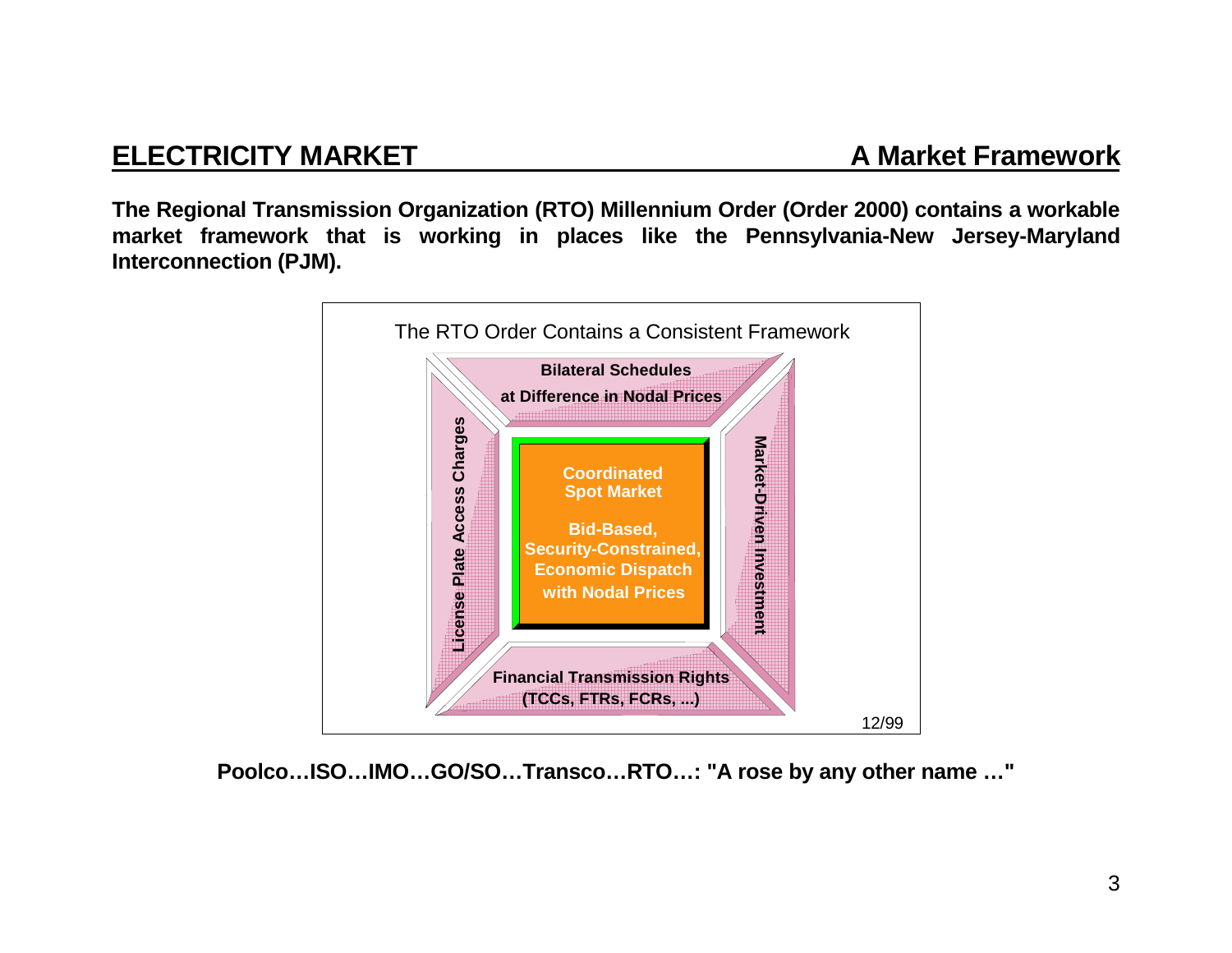# **ELECTRICITY MARKET**

**The core feature of a bid-based, security constrained economic dispatch with locational prices can be found in many existing or announced market designs.**

- Argentina.
- Bolivia.
- Chile.
- Mexico (proposed).
- New England (proposed).
- New York.
- New Zealand.
- Norway (dynamic zones).
- PJM.
- Peru.
- and more .... .

The breadth of application and success of the framework dispel the notion that the model is too complex to be implemented. We now have both the theory and substantial operating experience.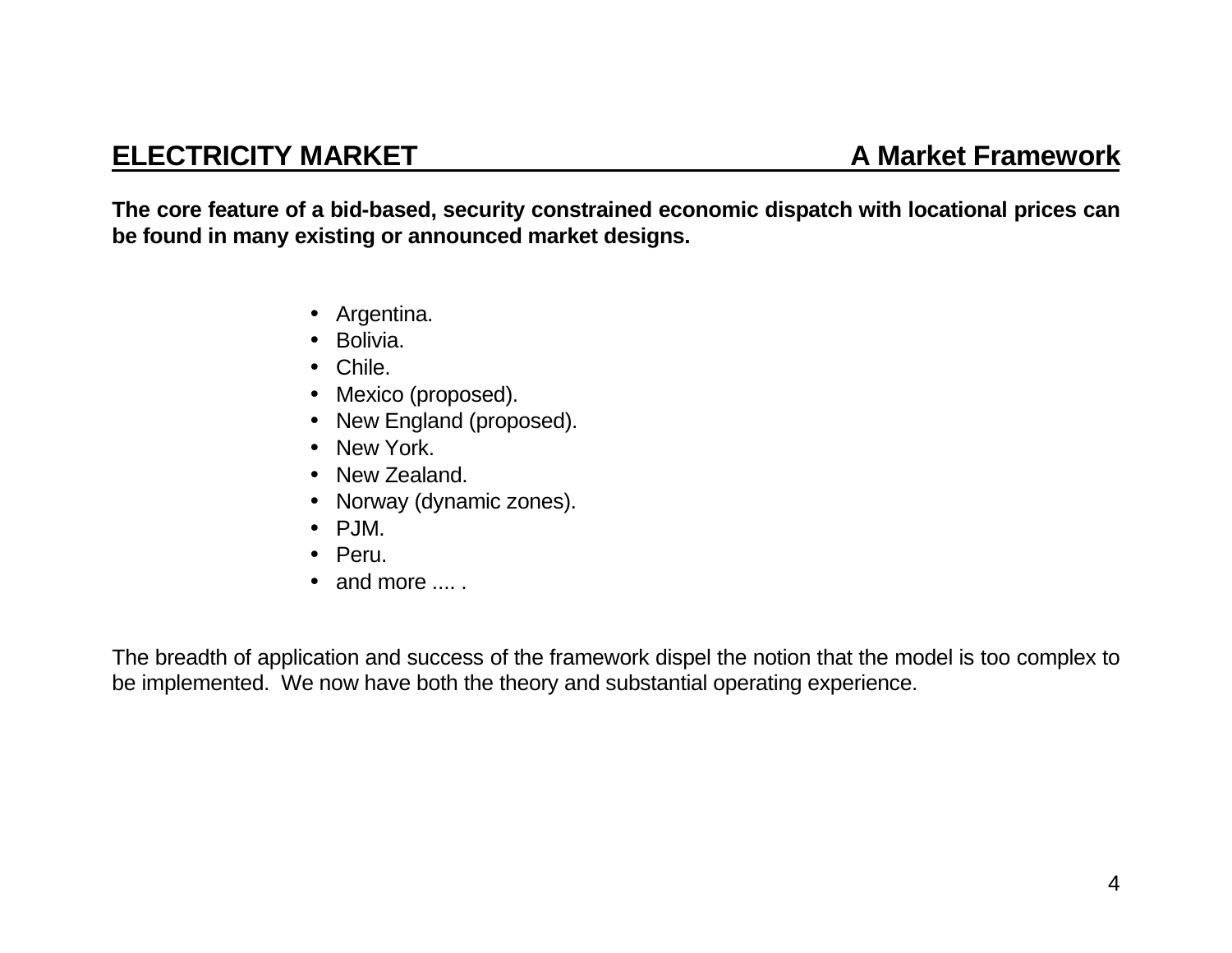#### **Market design problems have resulted in reforms of reforms in electricity restructuring:**

- The first region in the United States to abandon a too simplified market model after it failed in practice was PJM, from its experience in 1997 when its zonal pricing system prompted actions which caused severe reliability problems. Given this experience, PJM adopted a nodal pricing system that has worked well since March 1998.<sup>3</sup>
- $\bullet$  Subsequently, the original one-zone congestion pricing system adopted for the New England independent system operator (ISONE) created inefficient incentives for locating new generation. To counter these price incentives, New England proposed a number of limitations and conditions on new generation construction. Following the FERC's rejection of the resulting barriers to entry for new generation in New England, there developed a debate over the preferred model for managing and pricing transmission congestion.<sup>4</sup> In the end, New England proposed go all the way to a nodal pricing system.<sup>5</sup>

<sup>&</sup>lt;sup>3</sup> William W. Hogan, "Restructuring the Electricity Market: Institutions for Network Systems," Harvard-Japan Project on Energy and the Environment, Center for Business and Government, Harvard University, April 1999, pp. 37-44.

 <sup>4</sup>Federal Energy Regulatory Commission, New England Power Pool Ruling, Docket No. ER98-3853-000, October 29, 1998.

<sup>&</sup>lt;sup>5</sup> ISO New England, "Congestion Management System and a Multi-Settlement System for the New England Power Pool," FERC Docket EL00-62-000, ER00-2052-000, Washington DC, March 31, 2000. The proposal includes full nodal pricing for generation and, for a transition period, zonal aggregation for loads.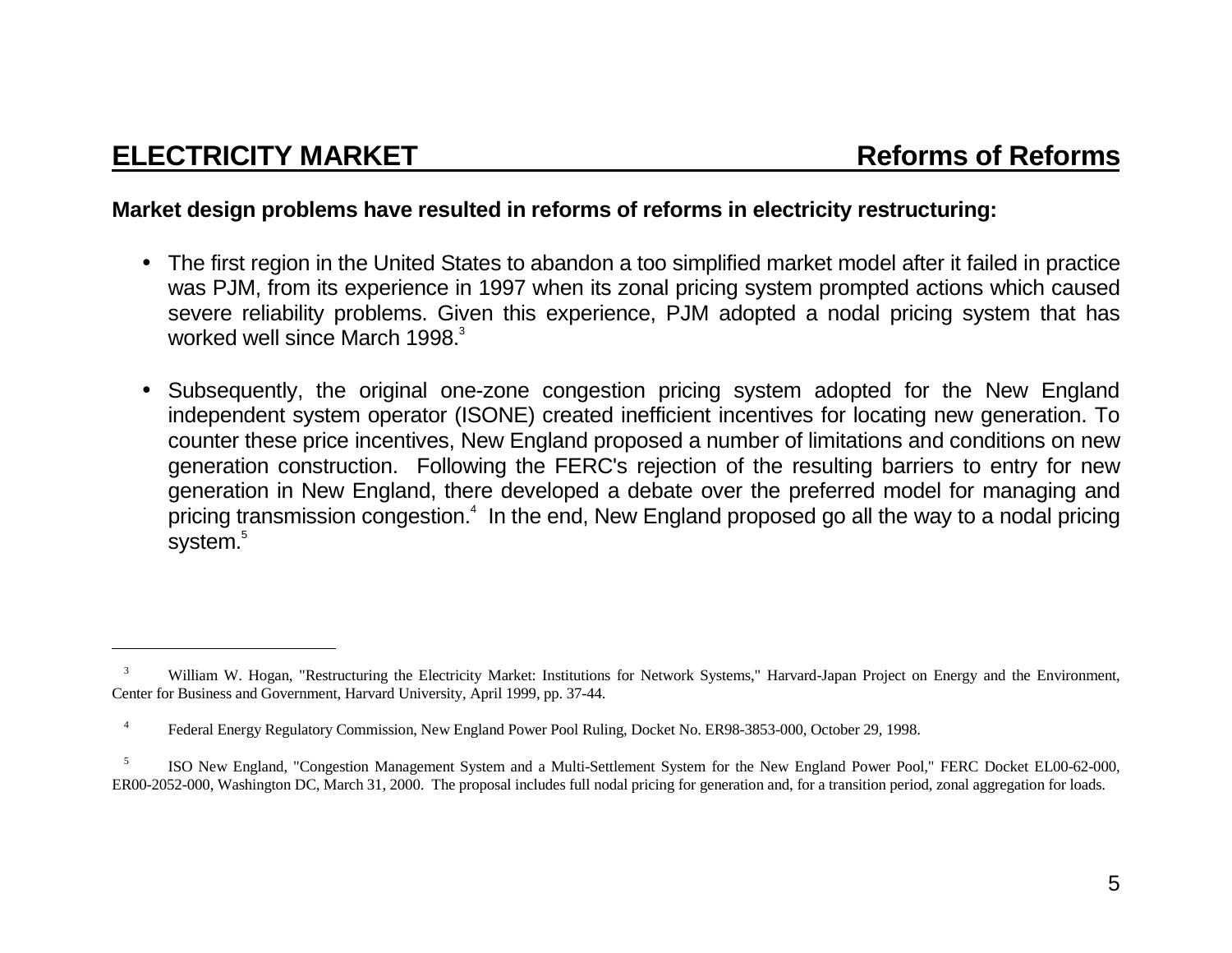### **(cont.):**

- • New Zealand has reconsidered its reforms and revisited the issues of electricity market design.<sup>6</sup> The Government of New Zealand set down principles for reform of the electricity market.<sup>7</sup> The foremost missing ingredient in the New Zealand wholesale market design is a system of long-term transmission rights. At the end of 2000, there was common agreement that extending the model to include FTRs would provide an added tool that would provide mechanisms for hedging transmission congestion costs and incentives for long-term investment.<sup>8</sup>
- • The case of England and Wales presents an exception and a challenge to the argument developed here. The New Electricity Trading Arrangements (NETA) for the market in England and Wales commenced in March 2001. $9$  In the NETA design the old day-ahead pool based on a coordinated spot market with a market-clearing price was replaced by a three-and-a-half-hour ahead balancing system with a complex pricing scheme that features a pay-as-bid mechanism with rules intended to penalize imbalances. Will use of inefficient pricing in the spot market result in greater costs and substantial unanticipated market behavior?

Ministry of Economic Development of New Zealand, "Inquiry into the Electricity Industry," Report to the Minister of New Zealand, Wellington, New Zealand, June 2000.

Pete Hodgson, Minister of Energy, "Government Policy Statement: Further Development of New Zealand's Electricity Industry," Wellington, New Zealand, December 2000.

Ministry of Economic Development of New Zealand, "Inquiry into the Electricity Industry," Report to the Minister of New Zealand, Wellington, New Zealand, June 2000, p. 61.

<sup>9</sup> For details on NETA see the UK regulator: Office of Gas and Electricity Markets, "Balancing and Settlement Code," March 1, 2001.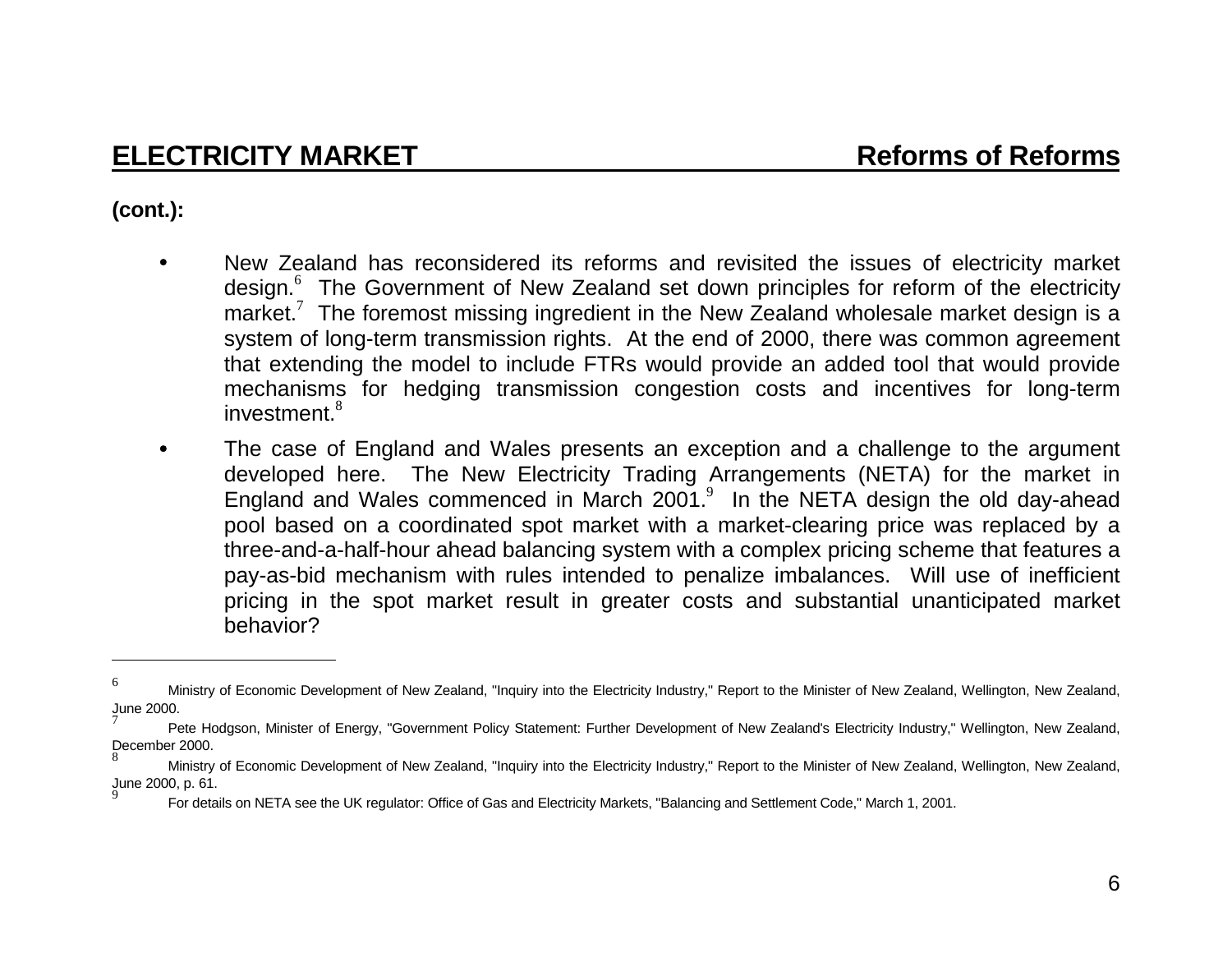**The California meltdown had been expected, but not expected to be as bad as it has been.**

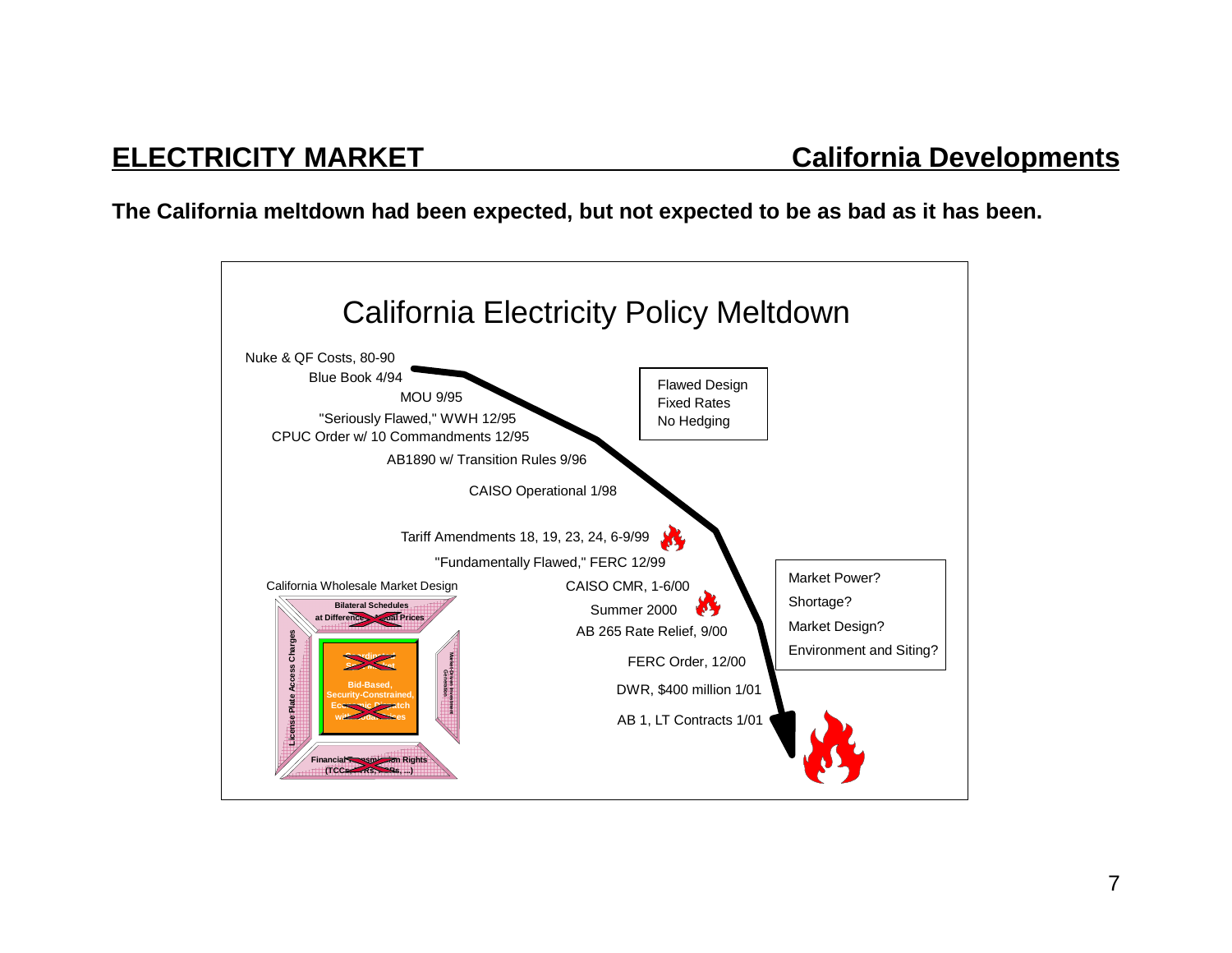## **ELECTRICITY MARKET RTO Developments**

**The same chronic disease is found in California and in the RTO proposals. In California the case has become acute. Time is running out. The same medicine would work for the acute case and the chronic sufferers. The FERC is on target. However, the success of the RTO Millenium Order depends on two big "ifs." Market reform can work …**

- **If FERC means what it says. …**
- •**If FERC follow through. …**



### **PLACEBOS MAXIMUM STRENGTH, CLINICALLY TESTED**

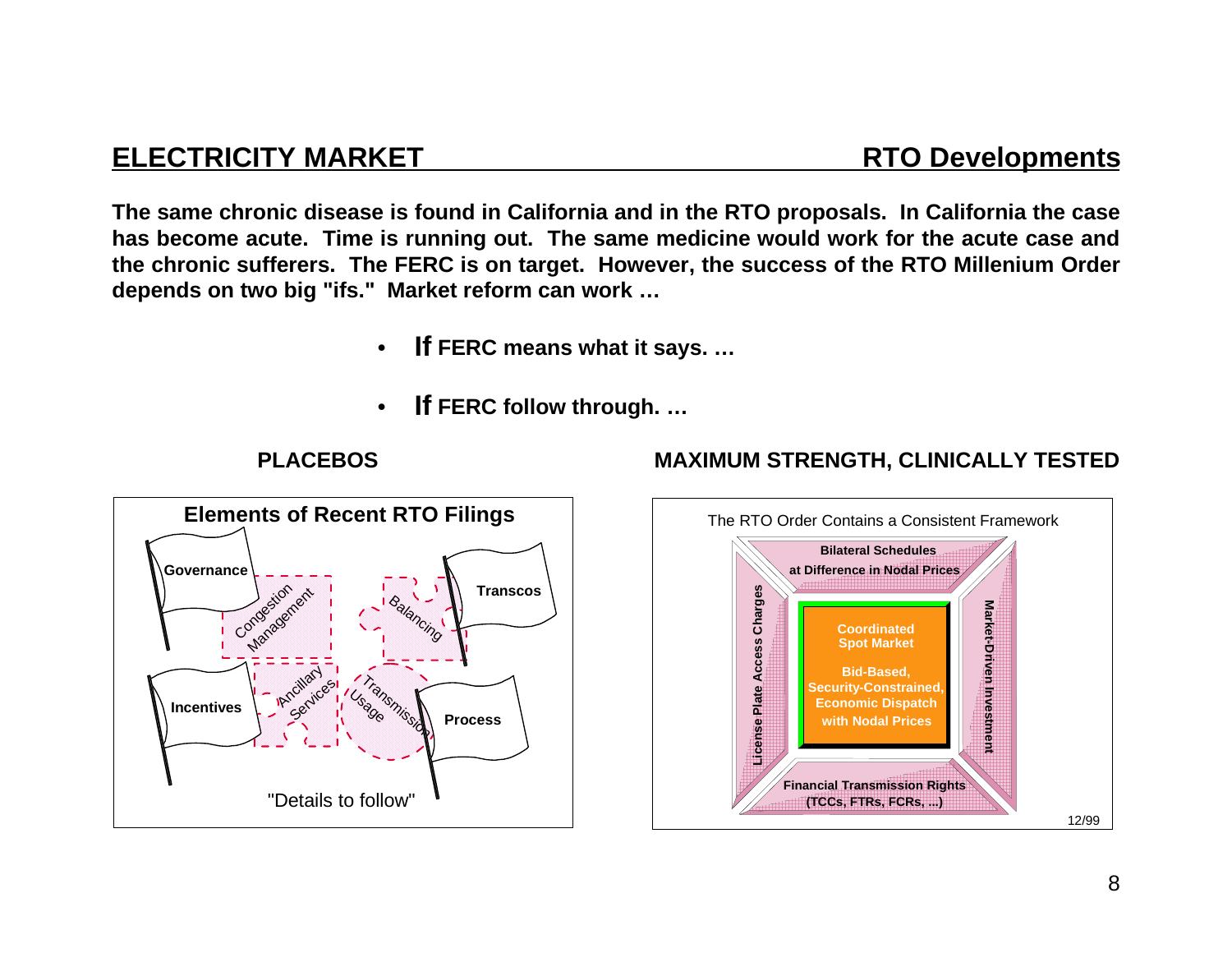# **ELECTRICITY MARKET**

**National progress in implementing the advance of regional transmission organizations under the Millennium Order (Order 2000) hangs in the balance. Time is running out.**